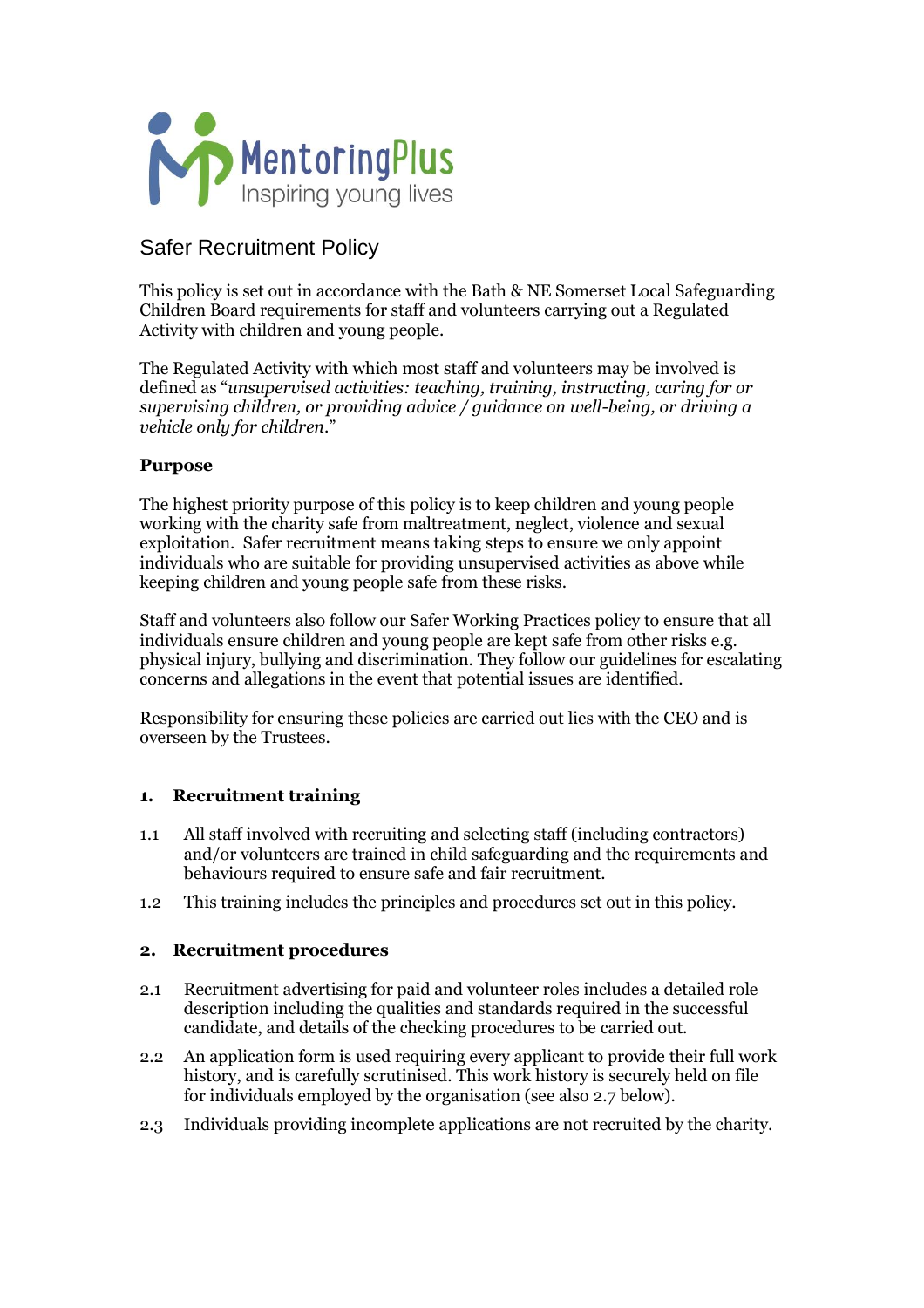- 2.4 Interviews are carried out by a minimum of 2 staff members, all trained as in 1.1 above. An interview panel member must declare if he or she knows the applicant prior to interview.
- 2.5 Interviews follow a prepared checklist of required qualifications, experience and qualities, seeking evidence of each.
- 2.6 Written notes are made during and after each interview to ensure fair evaluation and / or comparison of candidates against consistent criteria.
- 2.7 Where an individual application form has raised particular questions e.g. employment gaps or spent convictions, these must be satisfactorily explored in the interview.
- 2.8 Any disclosures or concerns relevant to safe recruitment are clearly identified and referred to the responsible director before recruitment decisions are made.
- 2.9 With the candidate's permission, application forms, work history, qualification data where relevant and certified copies of original identity documents are securely retained on file for each individual during their time working with the organisation and for a period of six years following their employment. It is then securely destroyed.
- 2.10 With the candidate's permission, information gathered for unsuccessful candidates is securely retained for a period of 6 months and then securely destroyed, unless a dispute is raised.
- 2.11 If a candidate feels they have been unfairly treated in the recruitment process, they are invited to set out their claims and evidence in writing to the Chair of Trustees. This is evaluated by the Trustees alongside the application, interview notes and other relevant documentation and they adjudicate.

## **3. Verification**

- 3.1 Any gaps in employment are investigated and verified where necessary.
- 3.2 Where an individual left previous employment, the circumstances of departure are established e.g. disciplinary procedures or compromise agreements. Any concerns are referred to the director/trustees for risk assessment.
- 3.3 Where required for the safe execution of the role, qualifications are verified.
- 3.4 Two references are requested. References from colleagues (other than managers) or friends are not accepted. References are checked for missed or ambiguous answers and remaining issues escalated as appropriate.
- 3.5 Identity documentation checks are carried out for all recruits, whether staff or volunteers.
- 3.6 For paid roles (not just remuneration of expenses), the individual's right to work in the UK is verified and documentation securely retained as in 3.3.
- 3.7 For volunteer roles, individuals from outside the UK must prove their right to work under their visa or leave to remain. Different rules currently apply to visitor and student visas, asylum seekers and failed asylum seekers, and individuals travelling to the UK solely for the purpose of volunteering may require sponsorship. These rules are subject to change and must be checked with UK Border Agency before recruiting if there are any grounds for doubt.
- 3.8 An Enhanced DBS check is carried out on all contract, temporary and permanent staff. All volunteers are subject to the same check unless they are only working in non-Regulated Activities under supervision. All individuals for